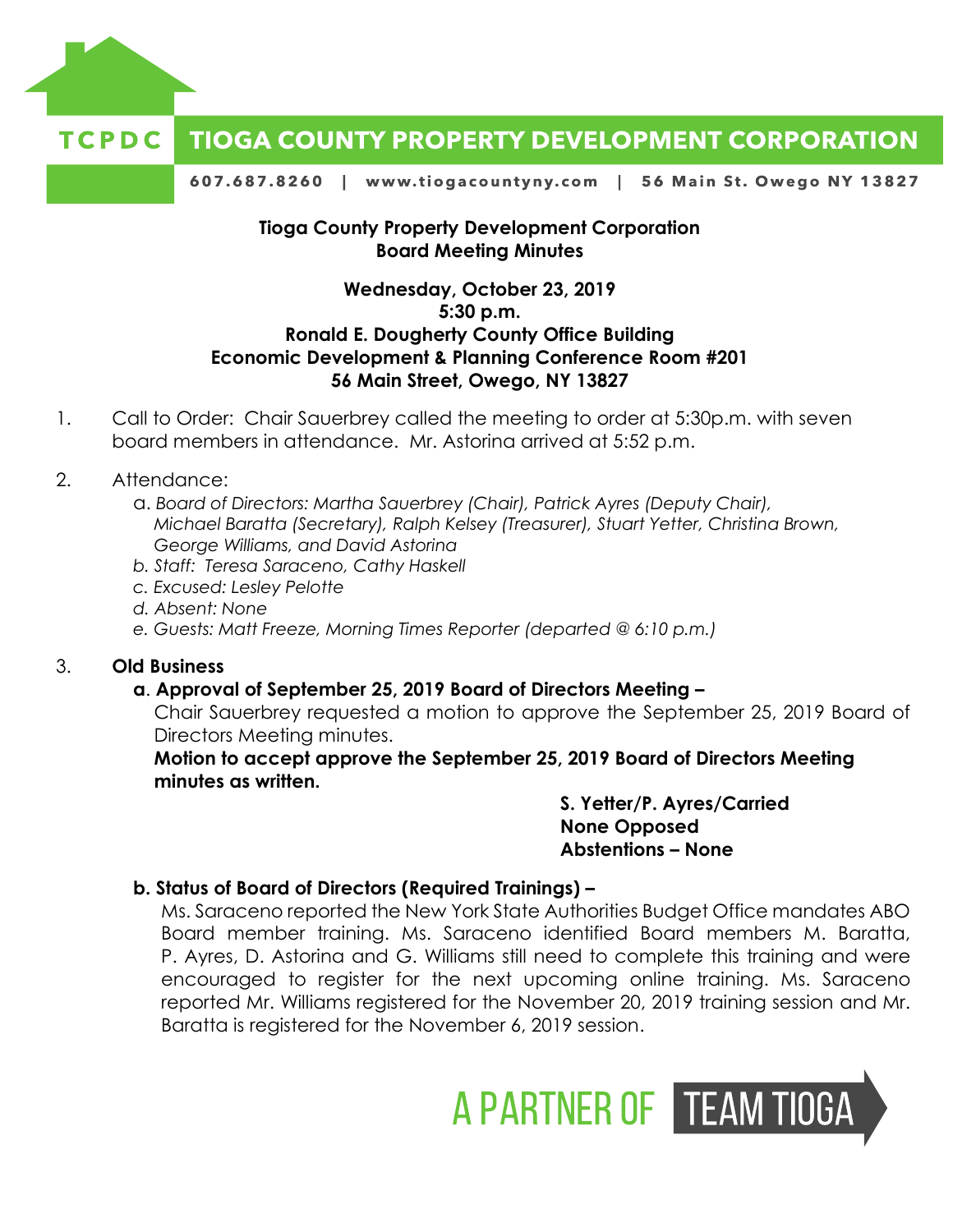In addition, all Board members are required to complete annual Sexual Harassment Prevention training along with policy review attestation and financial disclosure forms.

**ACTION: Ms. Saraceno will email Board members who still need to complete the required trainings.** 

**UPDATE: Ms. Saraceno sent an email reminder to all outstanding members.** 

#### 4**. New Business**

**a.** Discussion and adoption of TCPDC Side Lot Program – Ms. Saraceno reported this program is designed to support the sale of TCPDC Land Bank property and development activities, which further the TCPDC mission and purpose. This program will also promote returning the property to its highest and best use while putting the property back on the tax rolls.

Ms. Saraceno identified the following specific eligibility criteria that must be met in order to participate:

- Own adjacent property to the interested lot;
- Compliance with local building and zoning regulations;
- Current on all real estate taxes and assessments and not involved in a foreclosure proceeding;
- Maintain lot in accordance to all local building and zoning codes;
- Present a detailed plan for use of the property with a rehabilitation or maintenance plan in place;
- Present evidence of proof of funds for property acquisition;
- Submission of an application and \$25.00 refundable deposit.

Ms. Saraceno reported letters sent to the neighboring properties seeking potential interest. The Board will need to develop a process for accepting applications, entertaining offers, and approving purchase offers. Ms. Saraceno reported appraisals have been obtained for each property.

 **Motion to adopt a TCPDC Side Lot Program.**

#### **P. Ayres/S. Yetter/Carried None Opposed Abstentions – None**

# **b. Adoption of TCPDC Disposition Policy –**

Ms. Saraceno reported TCPDC needs to establish and adopt a Disposition Policy. Ms. Saraceno presented a Disposition Policy that is in use with another Land Bank and approved by our legal counsel.

Mr. Kelsey reported, in light of this policy, does TCPDC intend to notify the public that lots are available for purchase. If so, Mr. Kelsey inquired as to whether the presented policy identifies the notification process. Mr. Kelsey further inquired as to whether notification is a one-time advertisement or does the policy indicate a mandatory number of advertisements required, newspaper designation, and posting requirement.

Chair Sauerbrey reported she would like clarification as to whether TCPDC has to operate the same as IDA's.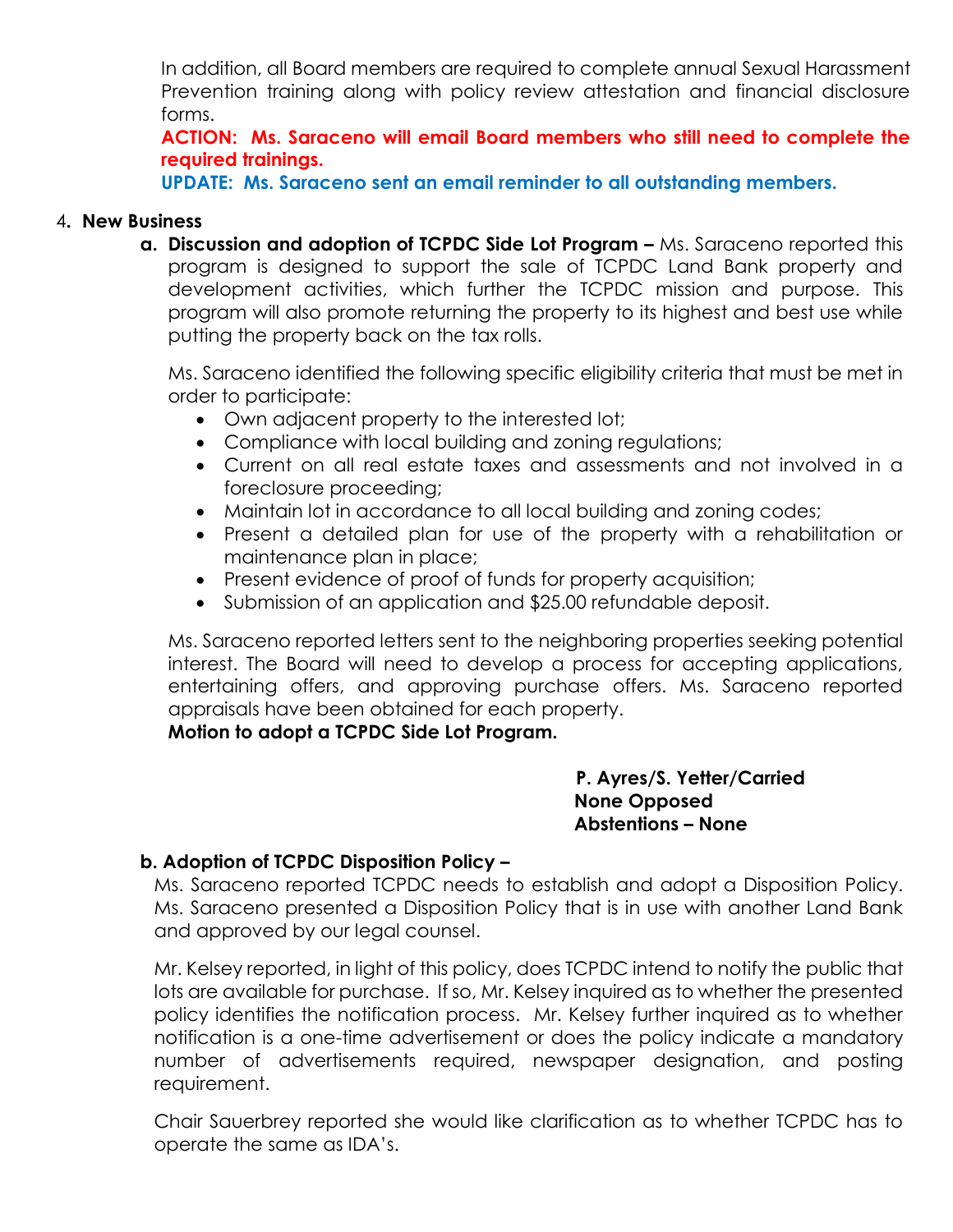**ACTION: Ms. Saraceno will confirm with attorney, Joe Meagher, regarding advertisement requirements, property sale promotion, and receive clarification regarding operation of TCPDC is similar to IDA's.** 

**UPDATE: Ms. Saraceno sent an email to attorney, Joe Meagher. Waiting on response.** 

In addition to newspaper publication, Ms. Saraceno reported property sale promotion would occur through the website, property signage, press release, legal notice, and letters to neighboring property owners (Side Lot Program). Ms. Saraceno reported a RFP was sent to regional realtors, developers, and contractors seeking potential interest. Ms. Saraceno reported a press release was sent to the Press & Sun-Bulletin, Morning Times, and Owego Pennysaver.

Mr. Williams inquired as to whether Quick Claim Deeds or abstracts will be done for these properties. Ms. Saraceno reported all properties would be sold through Quick Claim Deeds. Mr. Williams reported a Quick Claim Deed with an abstract would attract a higher selling price.

**Motion to adopt the TCPDC Disposition Policy, contingent upon legal review and approval of newspaper posting and designation.** 

> **P. Ayres/R. Kelsey/Carried None Opposed Abstentions – None**

**UPDATE: Ms. Saraceno sent an email to attorney, Joe Meagher. Waiting on response.** 

#### **c. Side Lot Purchase Application for 530 E. Chemung Street, Waverly, NY. -**

Ms. Saraceno reported she received a Side Lot Program Purchase Application with a purchase offer of \$1,200 from a neighboring property owner for 530 E. Chemung Street, Waverly, NY. The application indicates purpose for property acquisition is for installation of driveway for existing business and create road frontage visibility, along with adding signage, with the hopes of growing their family business. In addition, a manicured lawn and landscaping would be created. Ms. Saraceno reported property was acquired from the County for \$1.00 and, to date, has a total investment of \$18,990.

Ms. Saraceno reported she only sent letters to the adjacent property owner for this property. Question raised whether notification to the public is required for a Side Lot Program property.

Mr. Williams inquired as to whether this property is large enough for another business to be interested in possible development, therefore, not necessarily a Side Lot Program property. Ms. Saraceno reported this property is zoned industrial with houses on either side of the property and this particular business is located behind this property.

Mr. Ayres reported this is an initial offer and believes the offer is too low. Mr. Ayres reported TCPDC is just starting this process and believes we should entertain more offers and is too early in the process to accept an offer at this time. Mr. Ayres reported this property is relatively close to Route 17c and William Donnelly Parkway and could attract additional interest. Going forward, Mr. Ayres reported all property acquisition and purchase offer discussion needs to occur in Executive Session.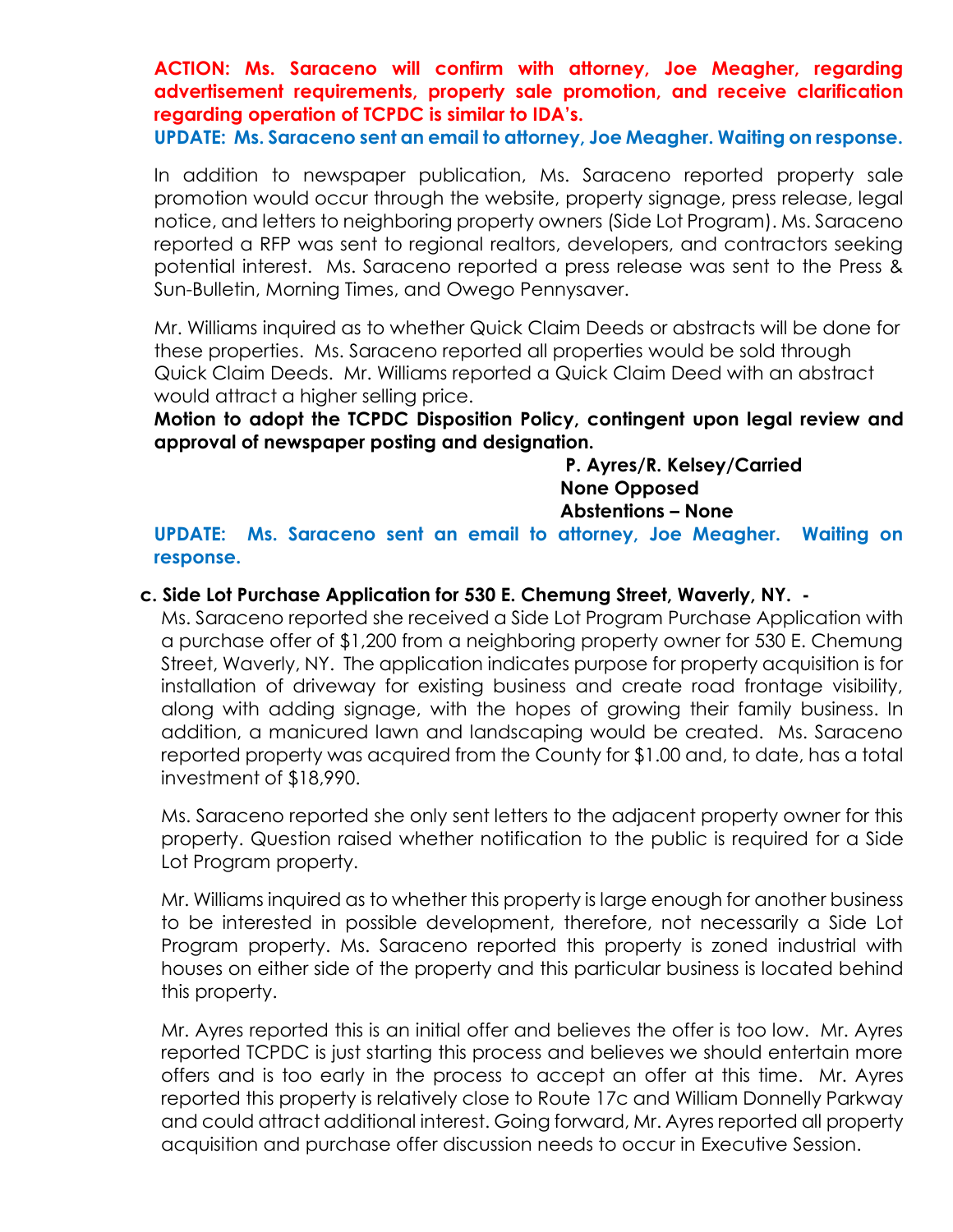Mr. Yetter reported he believes TCPDC should entertain offers for at least the appraised market value. Ms. Saraceno reported appraised market values have not been disclosed.

Ms. Saraceno reported she received this purchase offer from their attorney and inquired how the Board wanted to respond. The Board agreed Ms. Saraceno should contact the attorney indicating the offer has been received noting the Board is not prepared to accept offers at this time.

**UPDATE: Ms. Saraceno sent an email response to their attorney. Waiting on response.** 

The Board expressed Ms. Saraceno should publish a public notice indicating the TCPDC is accepting purchase offers and list the property locations. Chair Sauerbrey reported there is no harm in doing a press release to the public regarding available properties for sale.

**ACTION: Ms. Saraceno will prepare a press release announcing properties are available for sale.** 

**UPDATE: Ms. Saraceno prepared a press release announcing properties are available for sale.** 

Mr. Williams inquired as to whether the Board wanted to entertain offers or set a minimum purchase price for each property.

Mr. Yetter suggested establishing a minimum bid offer for each individual property. Mr. Yetter reported the Disposition Policy indicates TCPDC can accept well below the market value if it proves of value to the overall community.

Ms. Saraceno reported property for sale signage would be placed on all properties next week.

# **d. Discussion of Sale of Properties –**

Ms. Saraceno reported attorney, Joe Meagher, has confirmed Quit Claim Deeds on properties and draft Contract for Sale are in order and the promotion and sale of properties process can move forward.

Ms. Saraceno reported the following actions are or will be taken to promote sale of properties:

- Placement of Property for Sale signage at each property;
- Side Lot Program letters, information, and applications mailed to neighboring property owners to gauge interest in purchasing TCPDC properties. Further discussion on each individual property will transpire once responses and applications are received;
- Press Release sent to regional media regarding properties are available for development/sale;
- Legal Ad published to promote properties to developers, contractors and realtors;
- TCPDC Property and Project Inventory List updated and posted on the website.
- Press release to the public.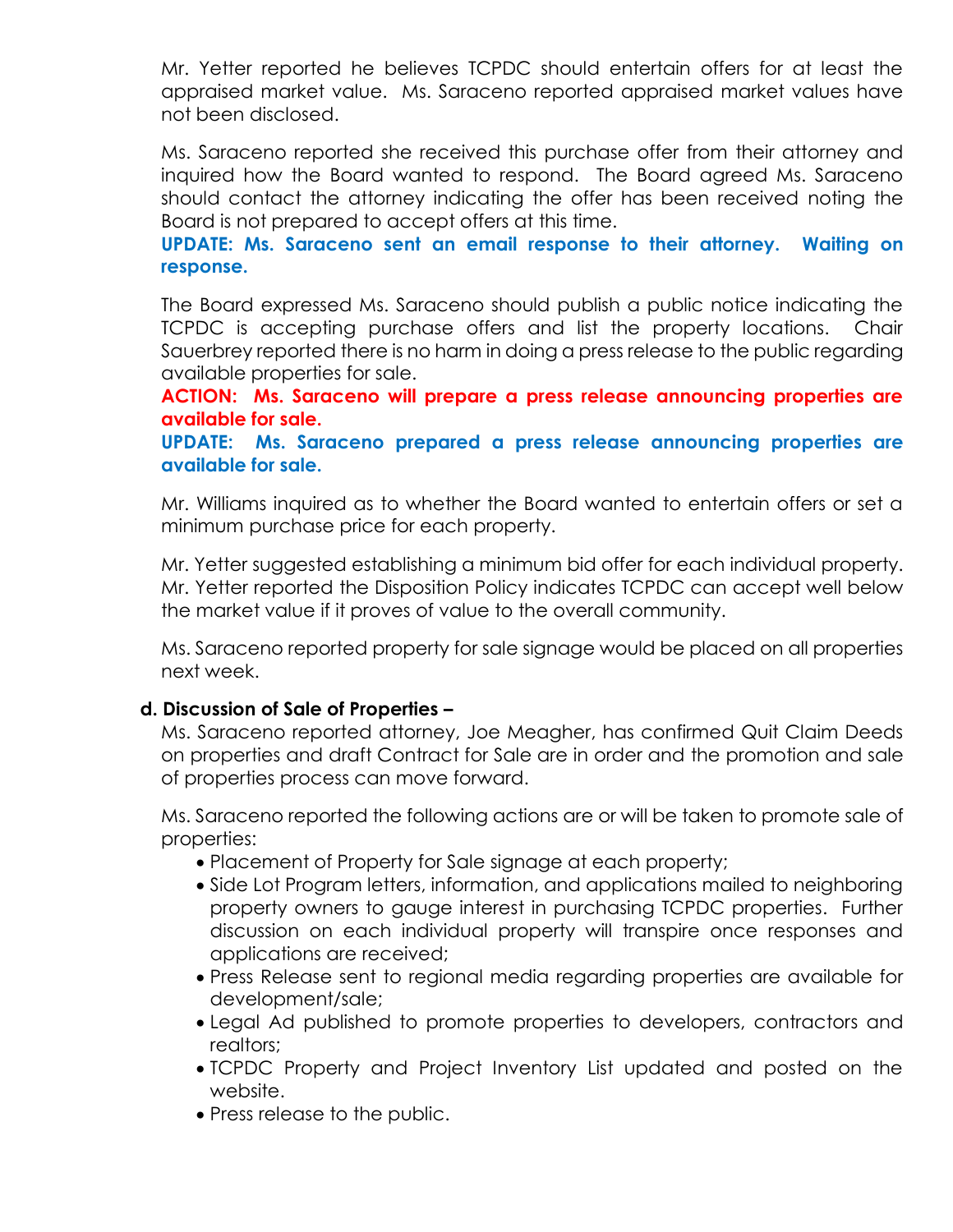# **e. 4th Quarter 2019 Disbursement Request from Enterprise Community Partners, Inc. –**

Ms. Saraceno reported the 4<sup>th</sup> Quarter 2019 Disbursement Request has been submitted and approved for \$94,976.33 and should be received in 2-3 weeks. This request does not include funding for environmental remediation of 35 Lincoln Street and 207 Howard Street, Waverly, NY. Ms. Saraceno reported consideration for any additional funding within the Q4 2019 could be made once actual remediation costs are determined. Ms. Saraceno provide a project program budget for the next five quarters, as well as an expenditure report for the first three quarters.

#### **f. Hakes Lawn Care –**

Ms. Saraceno reported Hakes Lawn Care was the lowest bidder, therefore, chosen to clear out 35 Lincoln Street and 207 Howard Street, Waverly, NY for preparation of environmental consulting services/testing and renovation once funding is available. **UPDATE: 207 Howard Street, Waverly, NY clear out was completed on 10/30/19 and Keystone Environmental Services has been notified. 35 Lincoln Street, Waverly, NY will be cleared out by end of next week.** 

#### **g. Keystone Environmental Services –**

Ms. Saraceno reported Keystone Environmental Services submitted a proposal for environmental consulting services/testing needed for 207 Howard Street (\$3,567.20) and 35 Lincoln Street (\$3,651.20). Estimated cost for any needed remediation will be provided. Keystone Environmental Services is ready to move forward once funding is available and clearing of properties is completed. Ms. Saraceno reported once Keystone Environmental Services can access the properties estimated remediation costs would be provided.

Ms. Saraceno reported a demolition and environmental services bid package for 429 Chemung Street has been drafted and is included in the 4<sup>th</sup> quarter figures. Ms. Saraceno reported this is a high visibility project and the neighbor has already expressed interest in the lot. Ms. Saraceno reported the utility shutoff has been done for this property.

# **h. Renovation Bid Packages –**

Once environmental services are completed and remediation costs are available. Going forward, Ms. Saraceno reported bid packages for renovation of 207 Howard Street and 35 Lincoln Street properties will be drafted in anticipation for receipt of additional funding.

#### **i. Options for Coordination of Rehabilitation -**

Ms. Saraceno reported options for coordination of rehabilitation for 35 Lincoln Street and 207 Howard Street, Waverly, NY are being prepared. Ms. Saraceno reported either architect or engineer could coordinate a project of this nature as a "Clerk of the Works". Ms. Saraceno reported she received two renovation estimates from NuWave Construction primarily for budgetary purposes, however will still need to go through the bid process and must receive prior to environmental and remediation proposals. Ms. Saraceno reported TCPDC does not currently have enough funds to proceed with renovation at this time, however, Ms. Saraceno will be eligible to apply for funds in January 2020. Ms. Saraceno reported the initial timeframe for application of funds was October 2019, however, this has been postponed to January 2020.